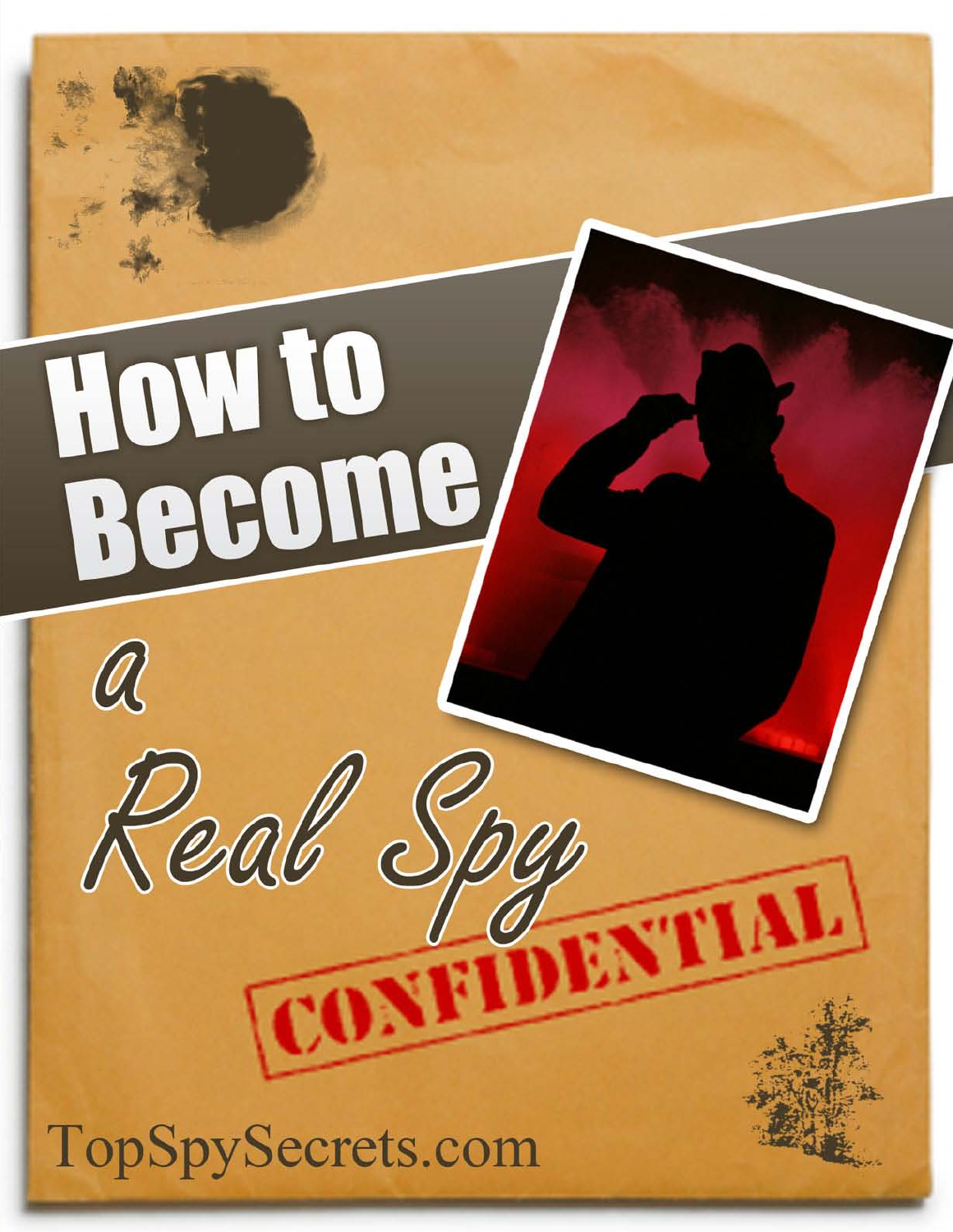

**TOP SECRET REPORT**

# How To Become A Real Spy



2010 [TopSpySecrets.com](http://www.topspysecrets.com/)

#### Important Notice

This report is a free gift for all subscribers to "Messages from U.N.C.L.E". If you got it without subscribing, I ask you to play fair, [subscribe now!](http://www.topspysecrets.com/espionage-news.html) It's free and fun!

**Please Keep Confidential!**

#### Legal Stuff

**ALL RIGHTS RESERVED.** No part of this publication may be reproduced, stored or transmitted in any form, for any reason or by any means, whether re-drawn, enlarged or otherwise altered including mechanical, photocopy, digital storage & retrieval or otherwise, without the prior permission in writing from both the copyright owner and the publisher.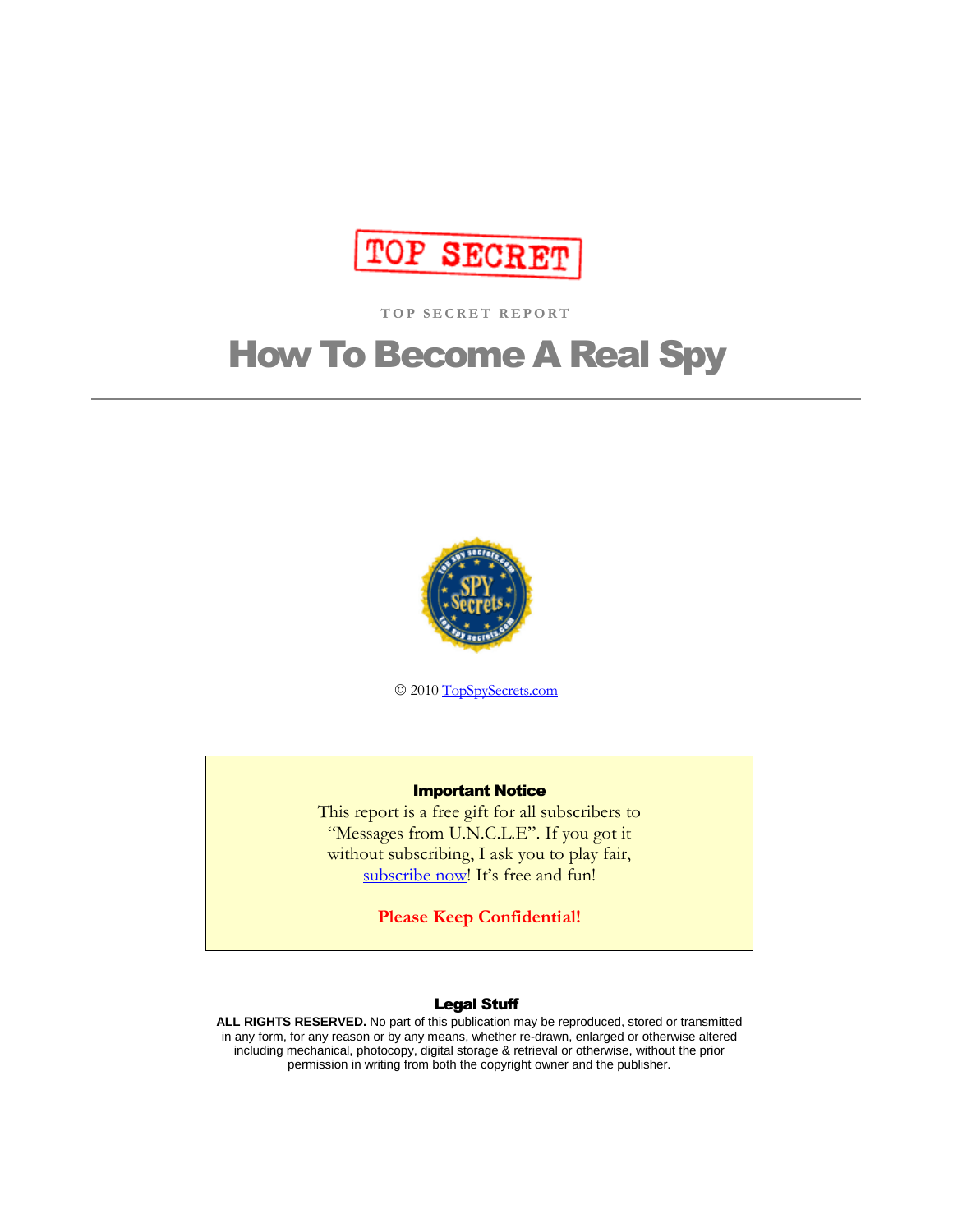# Table of Contents

| Government Communications Headquarters (GCHQ) 10             |
|--------------------------------------------------------------|
|                                                              |
|                                                              |
| Mossad - Institute for Intelligence and Special Tasks  11    |
|                                                              |
|                                                              |
| Center for Political Research/Ministry of Foreign Affairs 13 |
|                                                              |
| 14                                                           |
|                                                              |
|                                                              |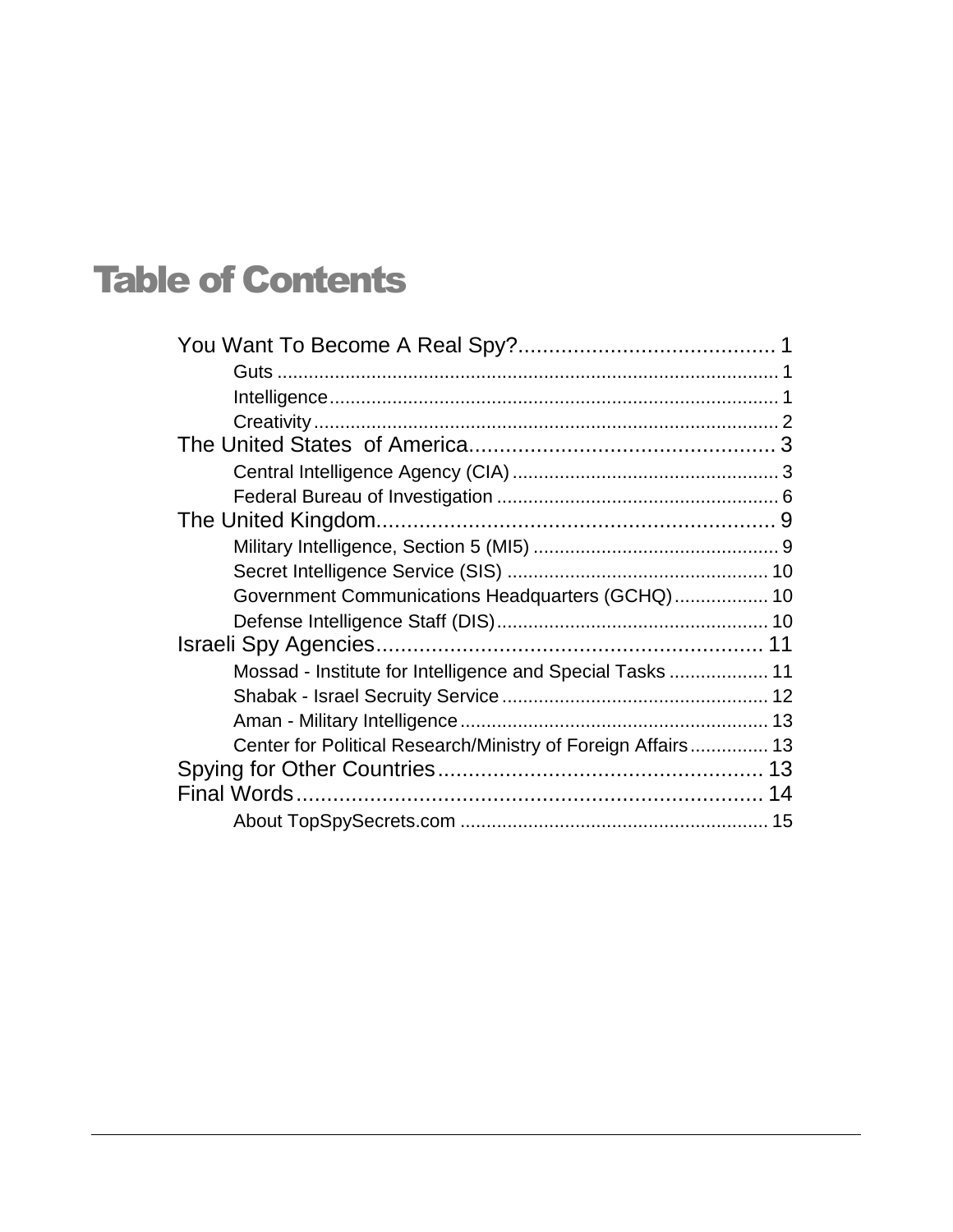1

# <span id="page-3-0"></span>You Want To Become A Real Spy?

#### *An introduction to what it takes to become a real spy.*

o, you've made the decision to become a spy - Congratulations! However, before you can start on your way, you have to first know all the ins and outs of becoming a spy. S

Depending on where you come from and your skills, there are numerous

agencies that can easily accommodate you. Nevertheless, there are three fundamental qualities any good spy must have: Guts, Intelligence and Creativity!

#### <span id="page-3-1"></span>**Guts**

Spying is not for the faint of heart! It often requires putting yourself in situations that are often dangerous and requires quick thinking on your feet. You must be bold for this profession.



# <span id="page-3-2"></span>**Intelligence**

Being able to learn, share, and act upon information is a key quality in a spy. Not only do you have to have the know-how, you must also be quick to do so! In the world of spying you'll need to be both flexible and very clever to make sure your cover is never blown… and if it is, to know how to react.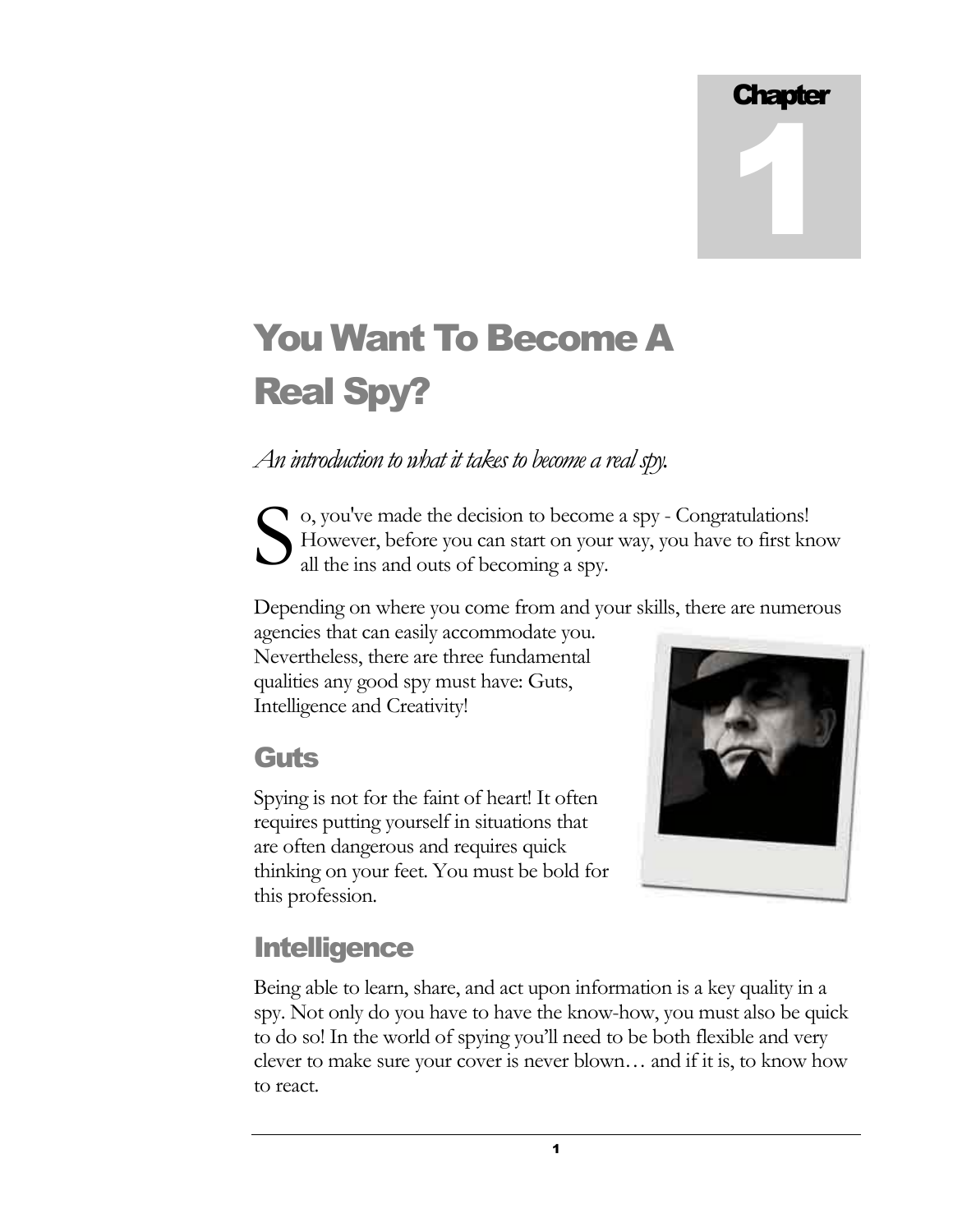# <span id="page-4-0"></span>**Creativity**

Spies often find themselves in a variety of situations. Furthermore, they're not always equipped with the proper spy high-tech gadgets to get them out of these binds. Instead, a top-notch spy must make do with whatever is available to them. Almost always, this requires a lot of creativity and resourcefulness.

**If you have these three core qualities**, you are well equipped to move forward in becoming a real-life spy. But remember, it's not enough to have these qualities. It's up to you what you do with it!

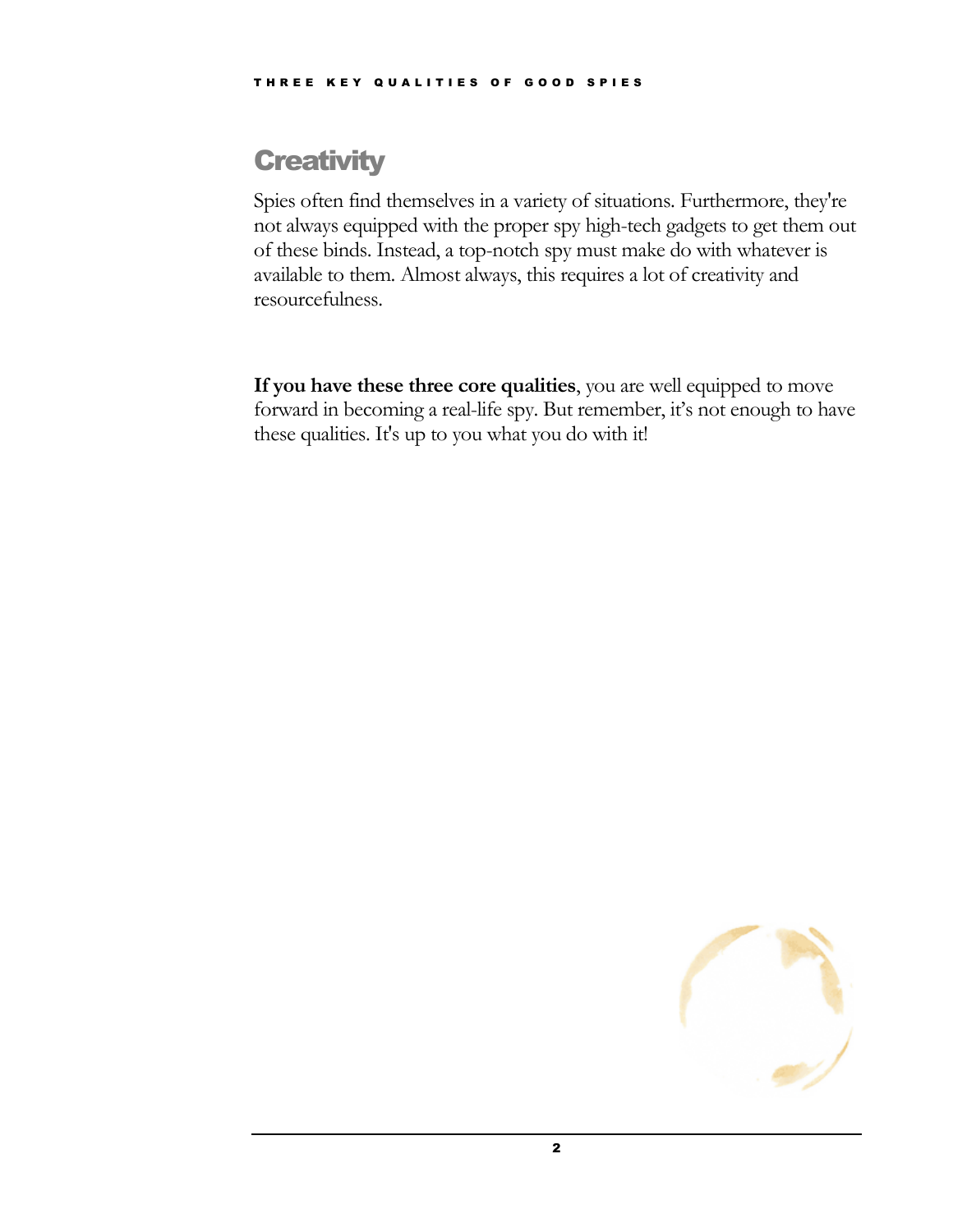# <span id="page-5-0"></span>The United States of America

*How to become a US Special Agent .* 

f you're an American citizen, there are two major agencies that you can work for as a spy: the Central Intelligence Agency (CIA) and the If you're an American citizen, there are twork for as a spy: the Central Intelligent Federal Bureau of Investigation (FBI).

They are both important agencies that use special agents to get their hands on secret information in sensitive matters.

How do you become an agent for each of these agencies? Follow these guidelines for each and you'll surely accomplish your goals!

# <span id="page-5-1"></span>Central Intelligence Agency (CIA)

| <b>The CIA spies</b><br>abroad      | The Central Intelligence Agency is an independent<br>agency of the US government that collects and<br>TELLIGENO<br>CENTRAL<br>coordinates intelligence, as well as<br>counterintelligence, abroad in the interest of the<br>nation. They often engage in covert and<br>paramilitary operations requested by The<br>President to ascertain national security. Their<br>primary function is to gather intelligence regarding<br>foreign governments, corporations and individuals as<br>measures of advisement for at home policymakers. |
|-------------------------------------|----------------------------------------------------------------------------------------------------------------------------------------------------------------------------------------------------------------------------------------------------------------------------------------------------------------------------------------------------------------------------------------------------------------------------------------------------------------------------------------------------------------------------------------|
| You must be a<br>model U.S. citizen | To become a CIA agent you must be a United States citizen. You must<br>have a clean background, meaning no criminal activity or even a poor<br>driving record.                                                                                                                                                                                                                                                                                                                                                                         |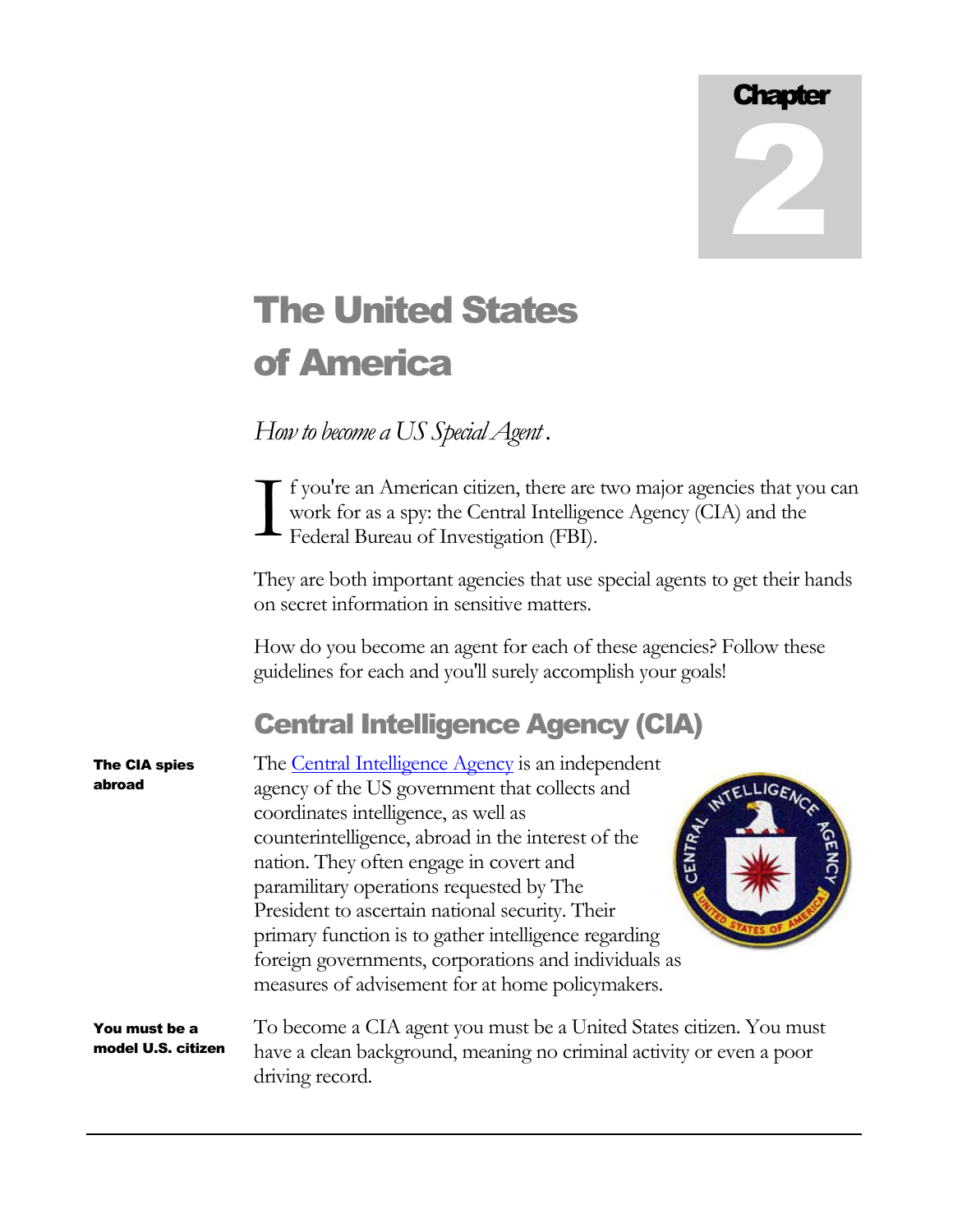|                                   | Generally, you must be a model citizen starting at a very young age. You<br>must be show to be a responsible person, who knows good from bad, and<br>who can be trusted.                                                                                                                    |
|-----------------------------------|---------------------------------------------------------------------------------------------------------------------------------------------------------------------------------------------------------------------------------------------------------------------------------------------|
|                                   | Of course, the CIA does not expect perfection but they do favor those<br>who show integrity, are loyal to the country and have personal values. They<br>will check out your friends and family, so make sure you hang out with<br>people that stay out of trouble!                          |
| Say no to drugs                   | You must avoid illegal drugs at all costs. As a rule of thumb, the CIA states<br>that any illegal drug usage within a year of your application will mean that<br>you cannot work for them. However, given the nature of the job, any<br>illegal drugs are highly recommended to be avoided. |
|                                   | Instead, joining sports or clubs are important components to add on an<br>application and keep you of sound mind and body.                                                                                                                                                                  |
| <b>Higher education</b><br>needed | After you complete your standard school (K-12), it is then necessary to<br>enroll in a higher education institution. Almost all CIA agents are required<br>to have at least a bachelor's degree, but advanced master's and doctorate<br>degrees are the most helpful.                       |
|                                   | Your grade point average should be at least a 3.0 although more active<br>agents have a higher marking.                                                                                                                                                                                     |
|                                   | Your major course of study should be international relations, area studies,<br>economics, math, and science (behavioral, physical, computer) as these are<br>what the CIA actively seeks when recruiting.                                                                                   |
| <b>Know more</b><br>languages     | One of the most important attributes to have is fluency in a foreign<br>language or two. Since field work is done abroad, it is highly productive to<br>be fluent in a language outside of English.                                                                                         |
|                                   | Particular languages of the Middle East and Asia, such as Mandarin or<br>Farsi, are extremely sought after since a lot of work is done in these locales.<br>By developing your language skills to that of a native, will definitely get you<br>in good graces with this institution.        |
| Apply for the job                 | Once you've searched for a current opening at the CIA, you must apply for<br>the position. If they contact you, correspondence usually takes up to 45<br>days, you will receive a conditional offer.                                                                                        |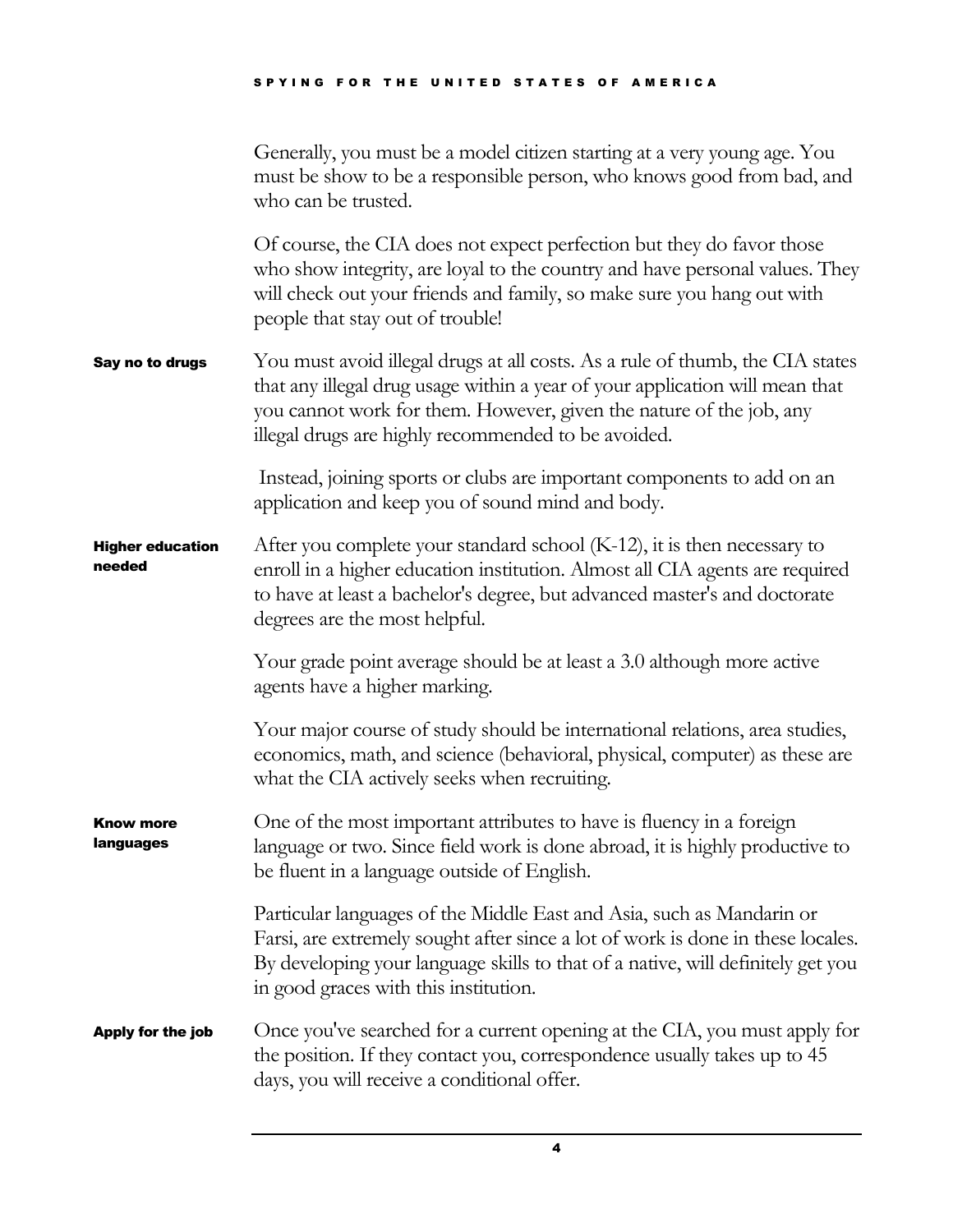| <b>Tests</b>                      | Usually, you will have a medical and psychological exam that checks that<br>you are in good health (both mentally and physically). They will then run<br>an extremely thorough background test (which is why it was important to<br>maintain an excellent record).                                                                                             |
|-----------------------------------|----------------------------------------------------------------------------------------------------------------------------------------------------------------------------------------------------------------------------------------------------------------------------------------------------------------------------------------------------------------|
|                                   | It will specifically investigate your loyalty to the United States, strength of<br>character, trustworthiness, honesty, reliability, discretion, and soundness of<br>judgment.                                                                                                                                                                                 |
|                                   | Also, they'll want to be sure you are not involved in any double-agent<br>activity that can jeopardize national security.                                                                                                                                                                                                                                      |
| Lie detector                      | For this, the CIA will ask you to do a lie detector (polygraph) test to make<br>sure that you did not lie during the hiring process. They often ask if you've<br>taken any illegal drugs or if you have a problem with drinking alcohol or<br>gambling.                                                                                                        |
|                                   | If you've finally passed all these ins and outs, the CIA will offer you a<br>position in which you can either accept or decline.                                                                                                                                                                                                                               |
|                                   | Of course you'd accept! You want to be a spy after all                                                                                                                                                                                                                                                                                                         |
| <b>After you have</b><br>accepted | Once you've accepted the offer, you then participate in job training that<br>often requires relocating. Job training is often very demanding and<br>rigorous. It can take several years to complete this training and even then,<br>it may be probationary.                                                                                                    |
|                                   | It will require you to execute your three core qualities every day, so you<br>must be prepared and know what you want.                                                                                                                                                                                                                                         |
| <b>Military</b>                   | Special Tips for the CIA<br>If you're able, plan to join the military. Despite the CIA's<br>unlisted hiring preference, having military experience<br>illustrates that you're a loyal citizen while pre-screening you<br>for military intelligence. Remember that you'll still need to<br>acquire a college degree!                                            |
| <b>Science</b>                    | If you're interested in science, on the other hand, pursue it! The CIA has<br>special organizations that require a scientific background - spy agencies, in<br>particular, find this skill set extremely useful. When you're in college be<br>sure to apply for the numerous internships and undergraduate/graduate<br>programs available to college students. |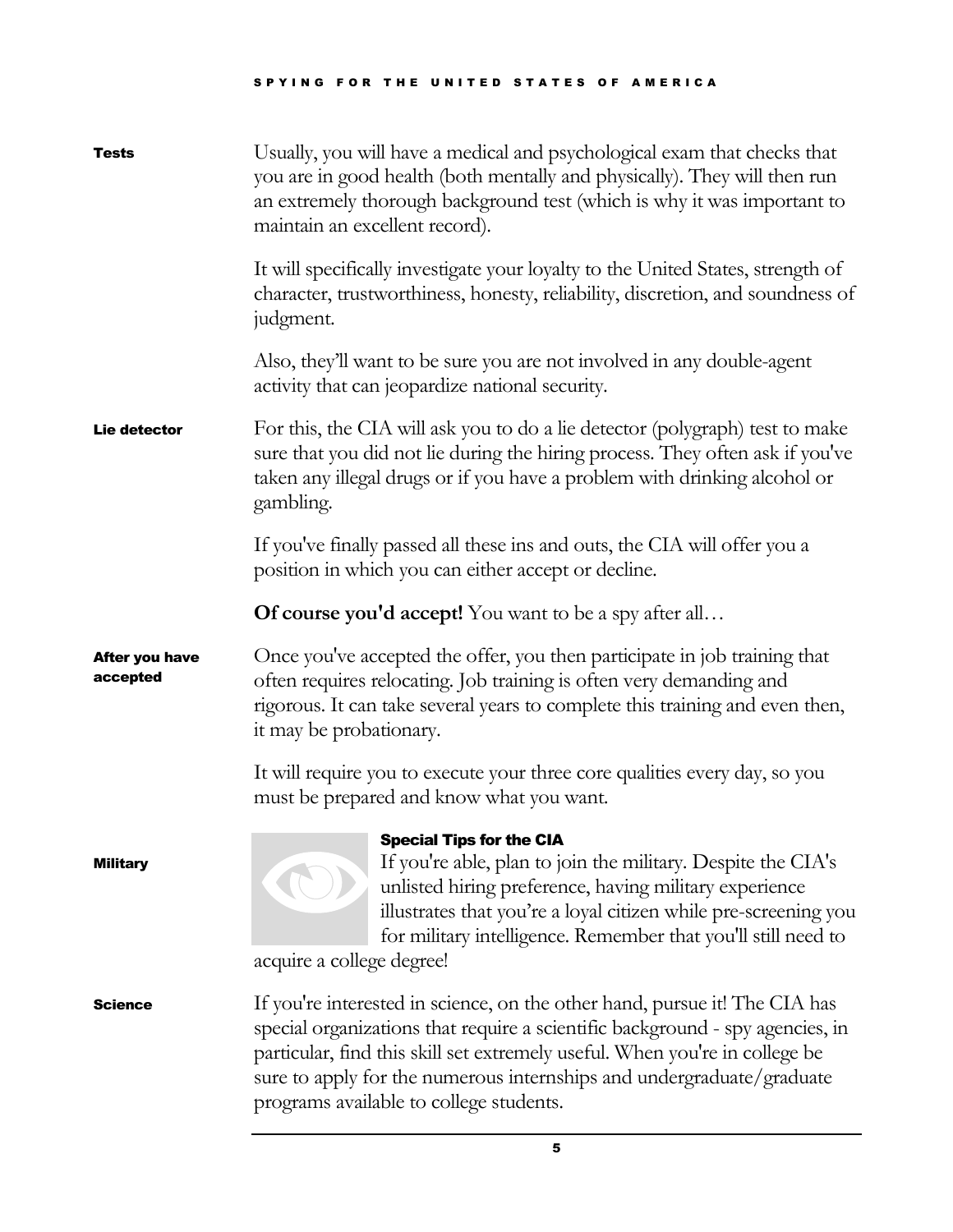It will be demanding, but it'll not only look good on your later application, but will prepare you for the demands of being a spy.

Always consider that every job (even a cool job as being a spy) has benefits as well as some downsides such as location moves, secrecy and long hours. This is all part of the spy game, so be prepared to put in the hard work! Downsides to being a spy

It is all worth it in the end.

If you'd like more information regarding the available positions or a more in-depth explanation of how the CIA works, you can visit: [www.cia.gov](http://www.cia.gov/)

#### <span id="page-8-0"></span>Federal Bureau of Investigation

| <b>National and</b><br>international focus | As one of six represented agencies of the Justice<br>Department, the Federal Bureau of Investigation<br>(FBI) protects federal laws that can stretch<br>from the borders of the United States to other<br>countries.<br>It takes a special person to join the ranks of the<br>40 OF<br>FBI so be prepared to put in some honest and hard<br>work. |
|--------------------------------------------|---------------------------------------------------------------------------------------------------------------------------------------------------------------------------------------------------------------------------------------------------------------------------------------------------------------------------------------------------|
| 23 years old with<br>drivers license       | The minimum requirements to apply for the FBI are somewhat stringent.<br>You must be at least 23 years olds and have a valid United States issued<br>driver's license (with a clean driving record).                                                                                                                                              |
| <b>Higher education</b><br>needed          | A minimum educational requirement of a Bachelor's degree from a four-<br>year accredited university in tandem with a physical ability to fulfill the<br>training and duties. This can include the capacity to fight, use and execute<br>firearms and other such duties.                                                                           |
|                                            | More importantly, however, is the ability to ultimately learn an area of<br>expertise such as law (must have a Juris Doctor), language (proficient and<br>able to pass language exam), accounting (CPA or FBI equivalent exam) or<br>other varied duties (needs an advanced degree as well as a minimum of 3<br>year work experience).            |
| When you apply                             | Also, when applying, you must be prepared for at least a three-year<br>commitment to advance into employment.                                                                                                                                                                                                                                     |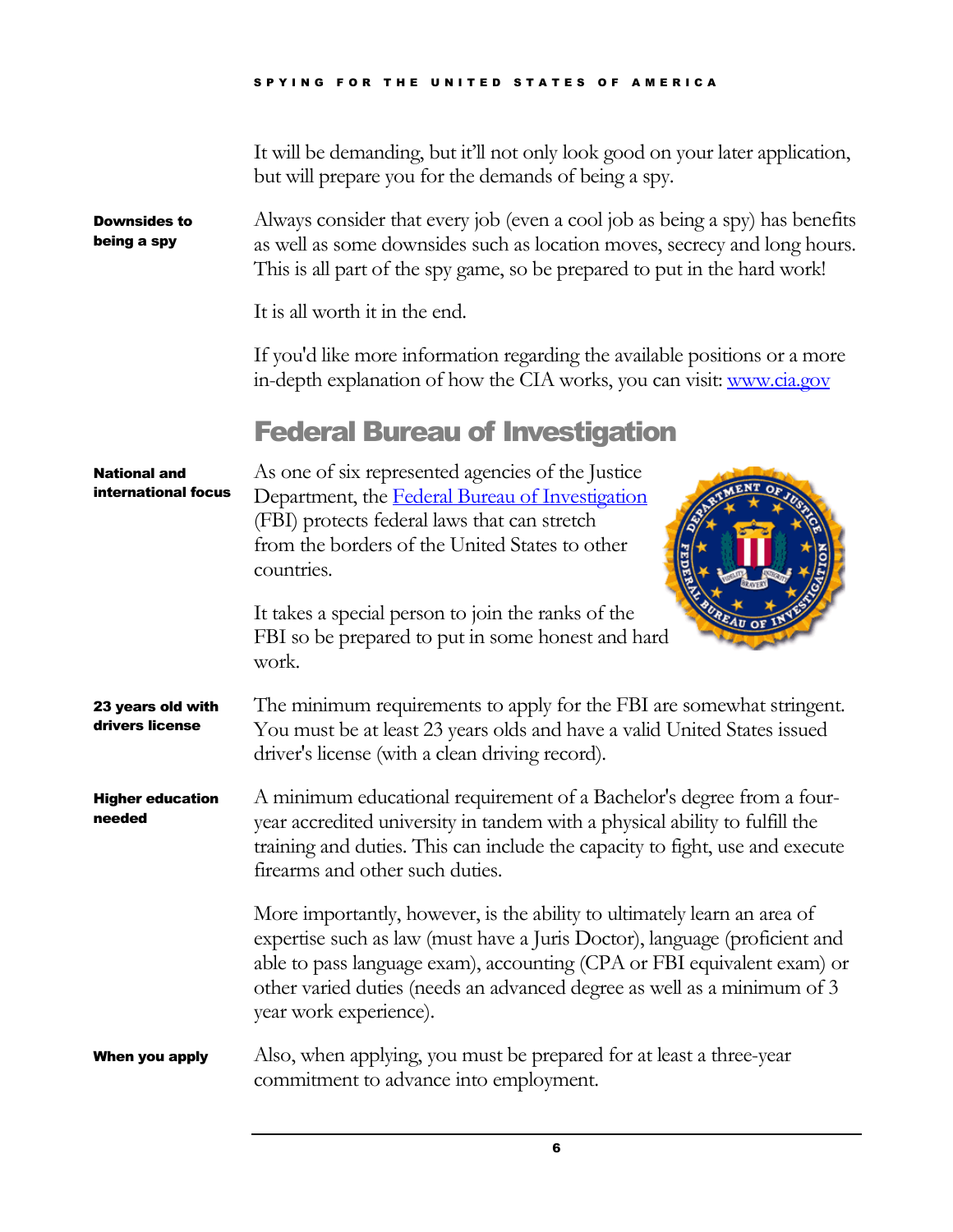|                                          | The FBI views many activities as disqualifications, such as a felony<br>conviction, a current default on your student loan, a history of illegal drug<br>use (passing a drug test is a requirement) and never registering for selective<br>service (generally for men only).                                                                                 |
|------------------------------------------|--------------------------------------------------------------------------------------------------------------------------------------------------------------------------------------------------------------------------------------------------------------------------------------------------------------------------------------------------------------|
|                                          | The application process requires you submit all addresses and dates of<br>residence for your whole life. You must also give a complete history of any<br>work, volunteer, law enforcement, military history. Also awards and<br>academic achievements are taken into consideration when applying.                                                            |
|                                          | The FBI utilizes phase testing.                                                                                                                                                                                                                                                                                                                              |
| <b>First phase test</b>                  | The first phase test is not one you can study for as it applies more to your<br>personality than your skills.                                                                                                                                                                                                                                                |
|                                          | If they feel you're a right fit, you will be prompted to fill out the real<br>application, which is quite thorough as it touches on personal subjects such<br>as your history and immediate family. There will also be an extensive<br>background check.                                                                                                     |
| <b>3 application</b><br>categories       | Your application is then placed into three categories: rejection, possibility<br>(as in you're adequate but there are more qualified candidates) and definite<br>(in person interview).                                                                                                                                                                      |
|                                          | If you're in one of the appropriate categories, you will be invited to apply<br>for continued consideration - they will give such an extensive background<br>check that your kindergarten teacher may be called on for questioning.                                                                                                                          |
| <b>Second phase test</b>                 | Should you pass the first test, you then continue to phase 2 testing. Here<br>you will need to pass a polygraph and drug test, another comprehensive<br>background check, conditional appointment, physical exam, security<br>interview, credit check, psychological testing and a requirement to meet<br>anyone you've every known who is not a US citizen. |
| <b>Prepare yourself</b><br>for rejection | Like all tedious and grueling testing, it doesn't always mean you're cut out<br>for the FBI. Unfortunately, you must prepare yourself for rejection as it<br>could happen at any given moment (and to add insult to injury, it's done by<br>mail).                                                                                                           |
| 16 weeks of<br>training                  | However, if you've done well you will then be enrolled for an agent<br>training at Quantico, CA that lasts approximately sixteen weeks.                                                                                                                                                                                                                      |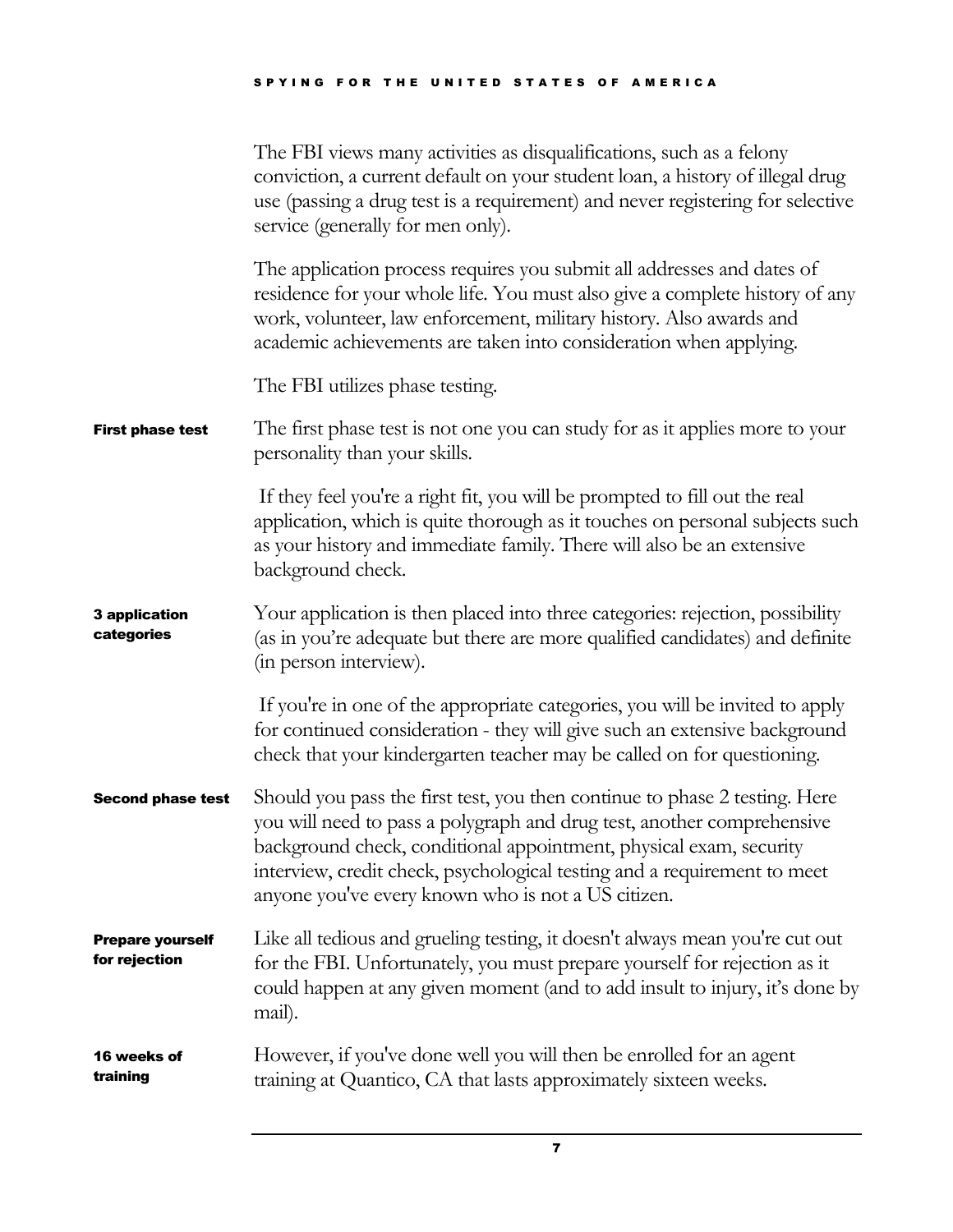Remember, acceptance does not guarantee your ultimate success in the FBI academy since you will still need to complete additional training and testing.

During this time you must be sure to keep quiet and prepare yourself for the job (this usually includes moving to another location). Always be honest in all that you do and be the best possible agent you can. Be honest

> If you're able to overcome and persevere, you are more than ready to be an international spy!



Special Tips for the FBI

Generally, most FBI agents have a college career in criminal justice, law and/or accounting. If you'd like to be ahead of the crowd, military experience is always a bonus, although you must have an honorable discharge (a

dishonorable one will disqualify you).

| <b>Foreign language</b><br>classes | You can also try taking foreign language classes in high school or college -<br>even taking them during the application process looks good to the agency<br>as it will help increase your chances when you take the language exam. |
|------------------------------------|------------------------------------------------------------------------------------------------------------------------------------------------------------------------------------------------------------------------------------|
| Against an descar                  | Aboye ell else evoid eny drug use Boing e soy requires ell vour feculties so                                                                                                                                                       |

Above all else, avoid any drug use. Being a spy requires all your faculties so try not to cloud them with unnecessary drugs and alcohol. Again: no drugs

For more information on the FBI please visit [www.fbi.gov](http://www.fbi.gov/)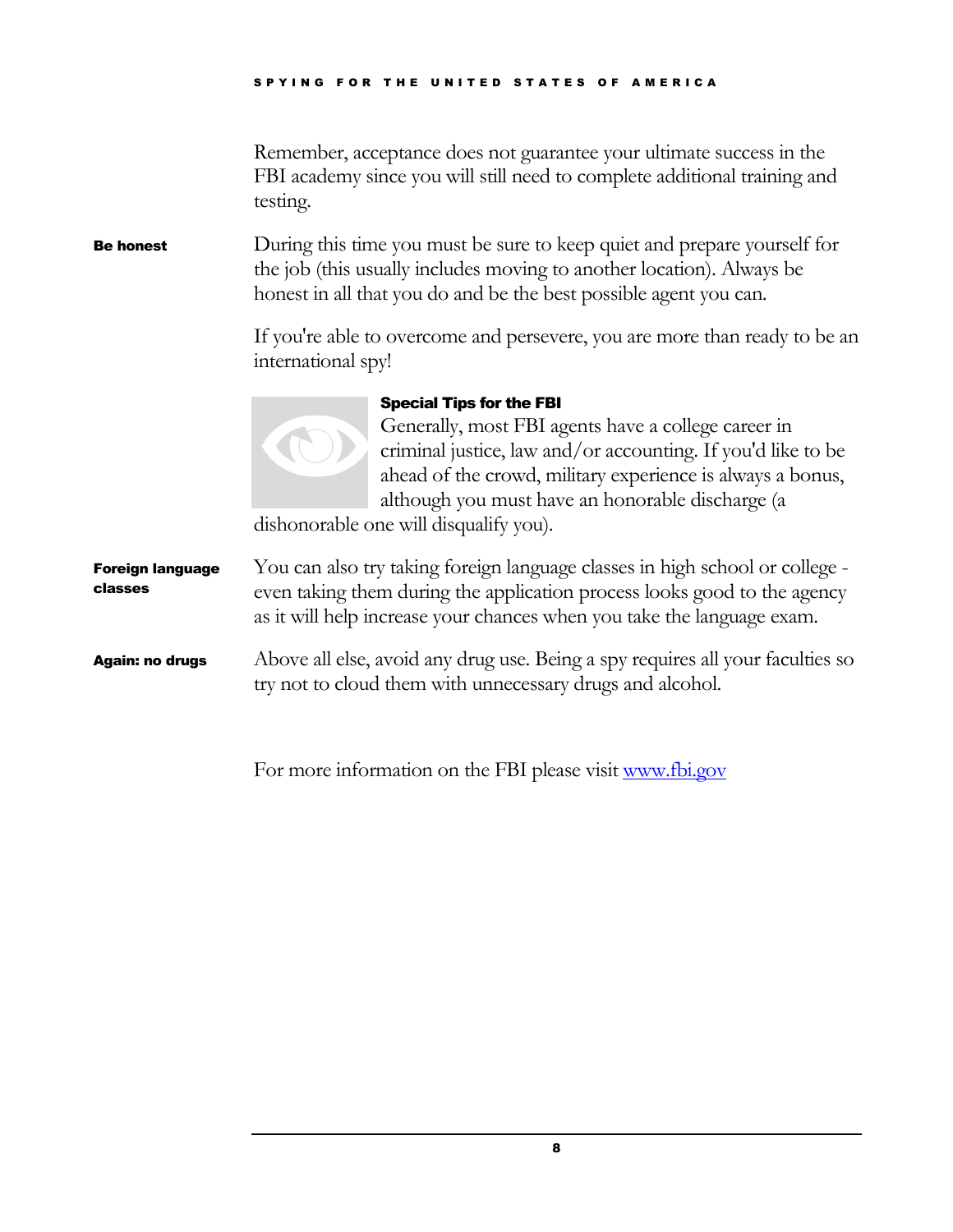# 3

# <span id="page-11-0"></span>The United Kingdom

# *Spying for the U.K. The Home Country of James Bond*

ot from the United States? There's nothing to worry about - There are plenty of agencies that are in need of a spy just like N

you! The United Kingdom has several agencies that work together to provide an infrastructure of intelligent support to the nation.

The United Kingdom's intelligence machinery is comprised of: the Secret Intelligence Service (SIS), Government Communications Headquarters (GCHQ), the Security Service (also known as MI5), the Defense Intelligence Staff (DIS) and the Joint Terrorism Analysis Centre (JTAC). Several agencies



# <span id="page-11-1"></span>Military Intelligence, Section 5 (MI5)

There is a wide range of staff that is recruited for **MI5** based on fair and open competitive standards. The Security Service employs around 2,200 people with almost half of them being women and under 40 years of age.

The main purpose of this sector is to investigate, judge, and manage policies in The UK. Specialists range in language, technology, IT, communications, administration and a variety of other backgrounds applicable to the system.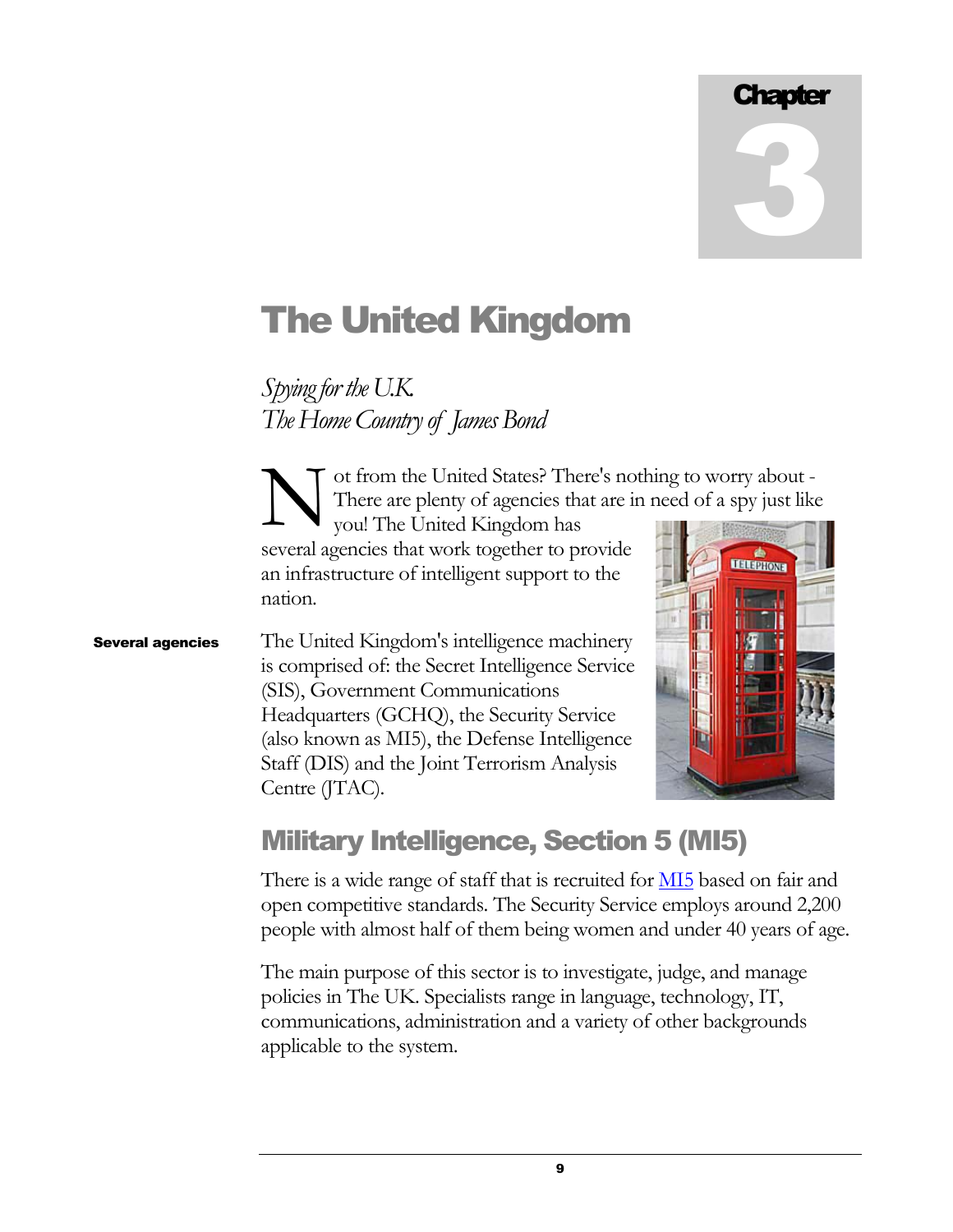#### <span id="page-12-0"></span>Secret Intelligence Service (SIS)

The Secret Intelligence Service is extremely selective. It is known for its forward-looking nature, but rooted history in tradition.

You are not only motivated but you deliver high-caliber work. Your background in work and life are full of achievement and you are supported by an array of constituents. Your skill set must be broad but ultimately specialized in an applicable field. Although there is no template for the staff, you must pass a nationality and security clearance to be considered. Select overachievers

# <span id="page-12-1"></span>Government Communications Headquarters (GCHQ)

If you're interested in working for an agency that plays a crucial role in the political, militaristic or economic well being of the UK, the GCHQ is for you. This agency requires a full range of skills and has a variety of possible career paths. You will need a degree from a higher educational institution with work experience. Well being of the UK

> The GCHQ bases their acceptance policy on core qualities such as service, integrity and commitment to success.

# <span id="page-12-2"></span>Defense Intelligence Staff (DIS)

Due to the nature of this agency, it is required that you are a national and pass a security clearance. This position requires a special loyalty to the nation, and generally requires military service experience.

Usually those who have lived abroad are selected. Live abroad!

> All applicants are also required to go through heavy testing before consideration or appointment of a position. Detailed questionnaires, discussions with officers and inquiries are open to all points of life. This level also requires the highest security clearance and is therefore the most comprehensive in analyzing and screening applicants.

For further information regarding United Kingdom agencies, please visit [http://www.cabinetoffice.gov.uk/security\\_and\\_intelligence/community.a](http://www.cabinetoffice.gov.uk/security_and_intelligence/community.aspx) [spx](http://www.cabinetoffice.gov.uk/security_and_intelligence/community.aspx)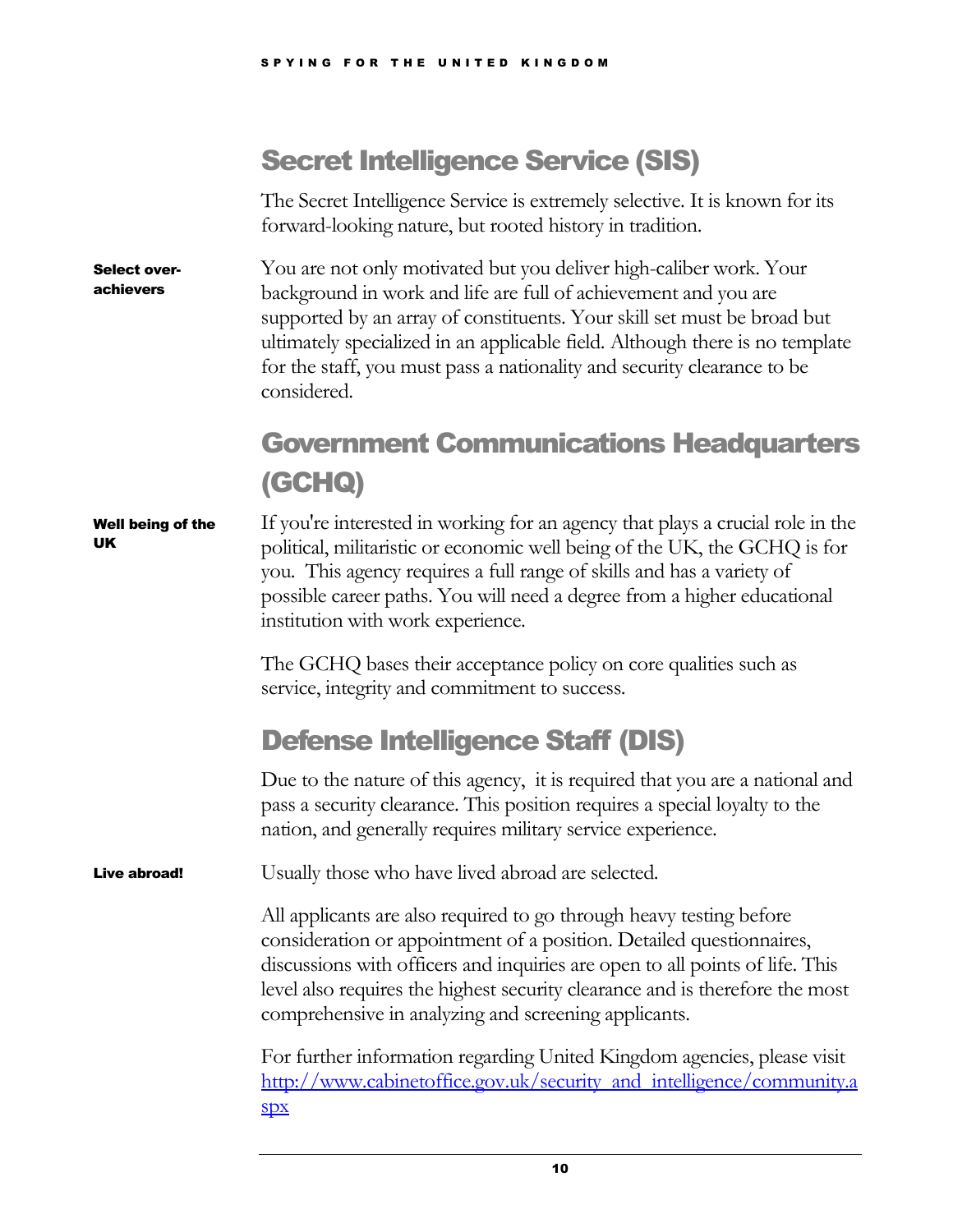# <span id="page-13-0"></span>Israeli Spy Agencies

# *Israel is one of the major players in international espionage.*

srael has four main agencies that are responsible for collecting intelligence both in Israel and abroad: I

- **Mossad** Institute for Intelligence and Special Tasks (ha-Mossad le-Modiin ule-Tafkidim Meyuhadim)
- **Shabak** Israel Secruity Service (Sherut ha-Bitachon ha Klali)
- **Aman** Military Intelligence
- **Center for Political Research**/Ministry of Foreign Affairs.

# <span id="page-13-1"></span>Mossad - Institute for Intelligence and Special Tasks

[Mossad,](http://www.topspysecrets.com/israeli-mossad.html) which means institute, is an agency used for the collection of human intelligence, covert action and counterterrorism. Its most important area of interest is on Arab nations and Mossad is also responsible for Jewish refugees out of Syria, Iran, and Ethiopia.

![](_page_13_Picture_10.jpeg)

These agents are also present in former

communistic locations in the western world and the UN. Headquartered out of Tel Aviv, the Mossad includes around 1500- 2000 active personnel.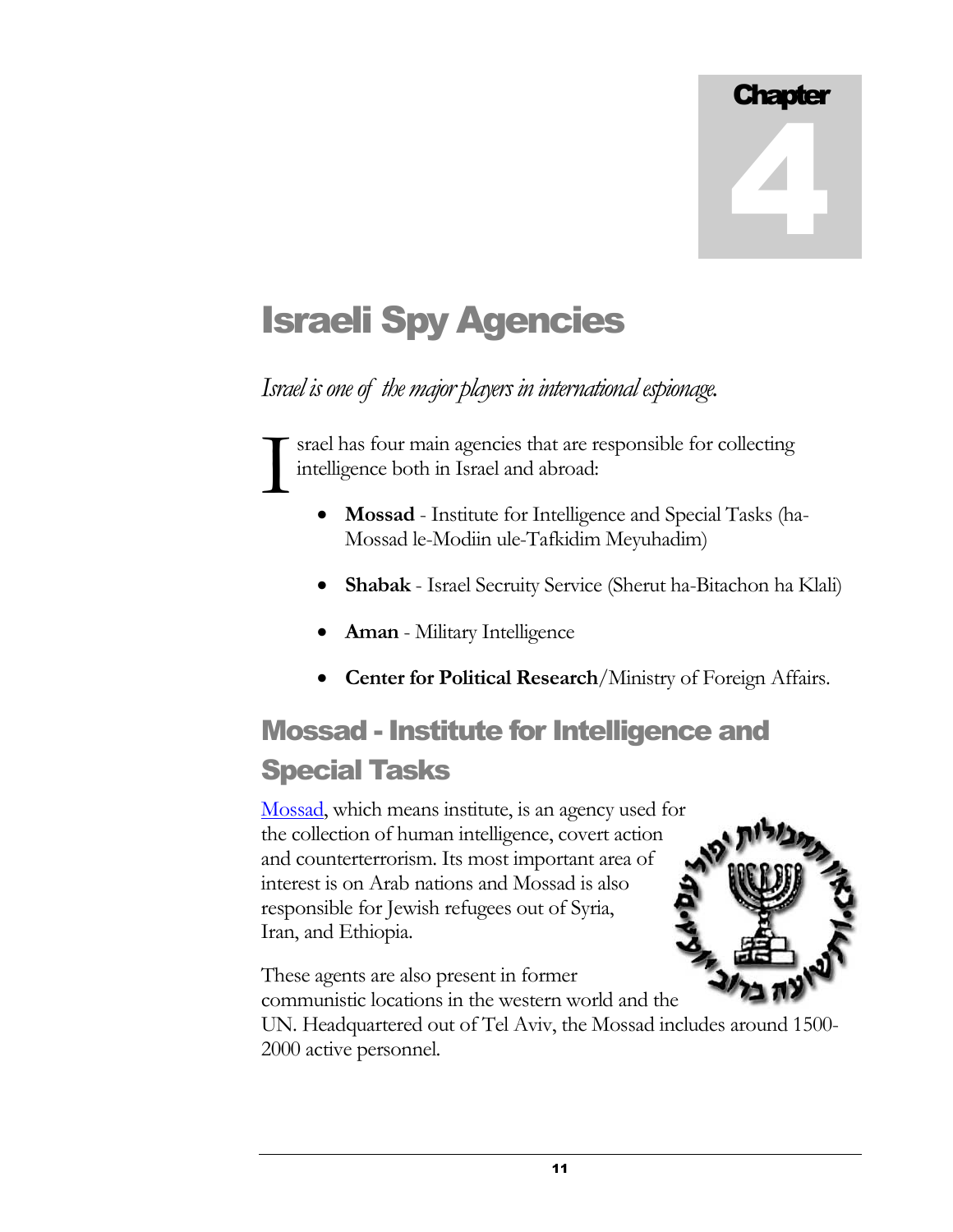Mossad has a total of eight departments, the most important being:

- Collections (deals with espionage operations, with diplomatic and unofficial cover)
- Political Action and Liaison Department (creates activities to interact with friendly foreign intelligence services)
- Special Operations Divison (also known as Metsada that conducts assignations, sabotage, paramilitary and psychological warfare projects)
- LAP (Lohamah Psichologit) Department (psychological warfare)
- Research Department (has 15 sectors that are specialized for situation reports, weekly summaries and other analysis that is relevant to Israel)
- Technology Department (produces and maintains specialized technology conducive to Mossad objectives).

# <span id="page-14-0"></span>Shabak - Israel Secruity Service

This agency is the Israeli counterintelligence and internal security service.

ISA employees are Israeli nationals with a commitment to democratic values. They are not exempt from the law and are held accountable for their actions.

All work is done under the guidance of core values that assist them in their professional and ethical decision-making. These values are commitment to their objective, leading by example, professional demeanor, and transparency in actions, friendship and cooperation both domestically and in friendly foreign affairs.

They are required to be loyal representatives of the Israeli nation and exhibit, discretion, circumspection and integrity while in office.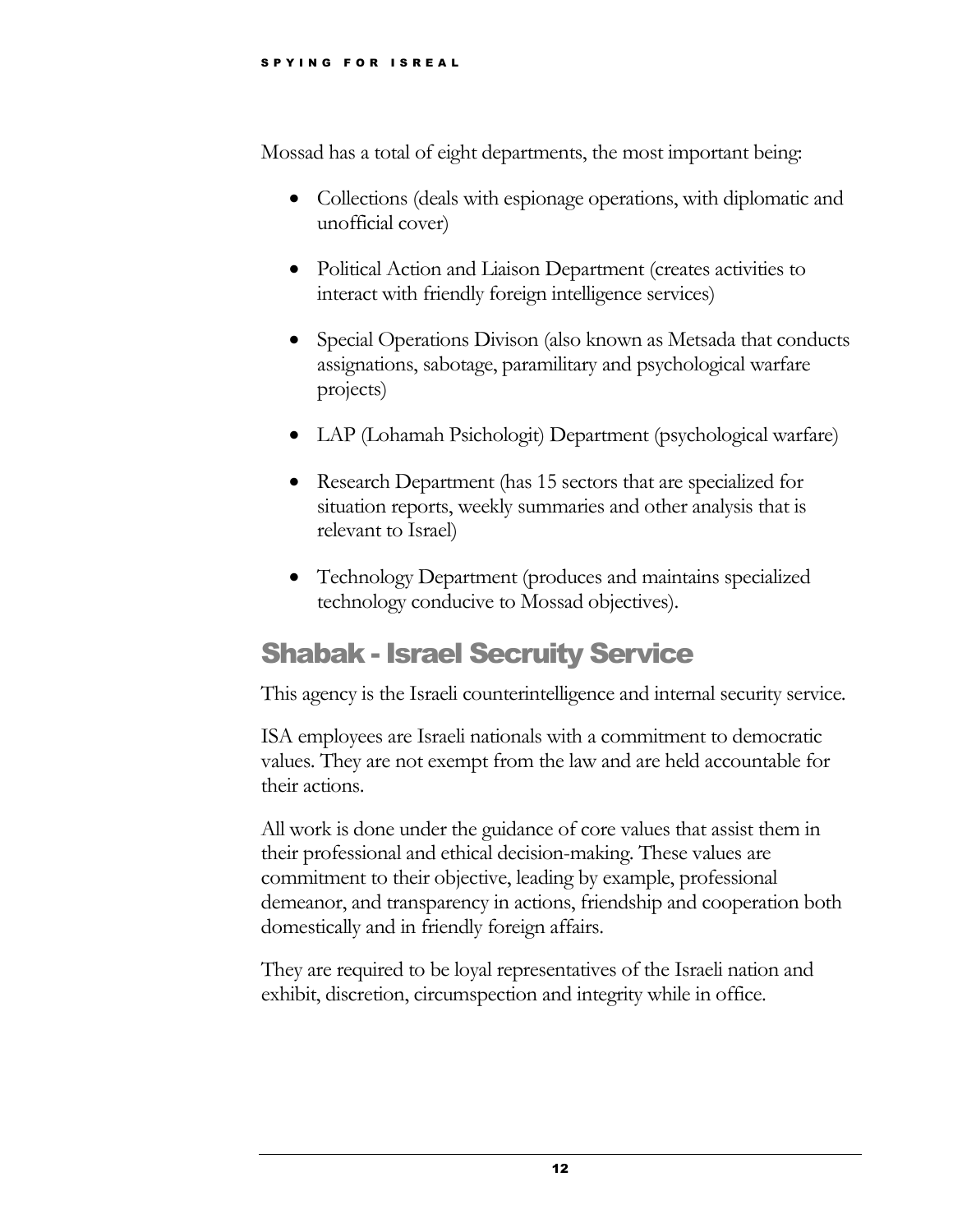# <span id="page-15-0"></span>Aman - Military Intelligence

The Aman is an independent organization that is equal to the other military forces with a staff of nearly 7,000. Their foreign relations department is in direct contact with foreign intelligence agencies, and are responsible for delivering daily intelligence reports, war estimates (and risks) as well as agent operations occurring abroad and at home.

# <span id="page-15-1"></span>Center for Political Research/Ministry of Foreign Affairs

This agency creates, uses and presents foreign policy of the Israeli government.

It is used to show how Israel is relevant globally, by cooperating with friendly foreign intelligence agencies (generally 160 countries) by the promotion of economic, cultural and scientific relations.

The main task of this agency is collecting, analyzing and appraising an array of political information under the Israeli government and ultimately creating a political infrastructure throughout the world.

If you'd like more information on these Israeli agencies, please visit <http://www.fas.org/irp/world/israel/index.html>

# <span id="page-15-2"></span>Spying for Other Countries

![](_page_15_Picture_9.jpeg)

#### Special Research Tip

If your country wasn't listed please be sure to visit: <http://www.fas.org/irp/world/index.html> Special Research Tip<br>
If your country wasn't listed please be sure to<br>
http://www.fas.org/irp/world/index.html<br>
This website lists all countries and agencies to<br>
started on your path as an intelligence agent.

This website lists all countries and agencies to get you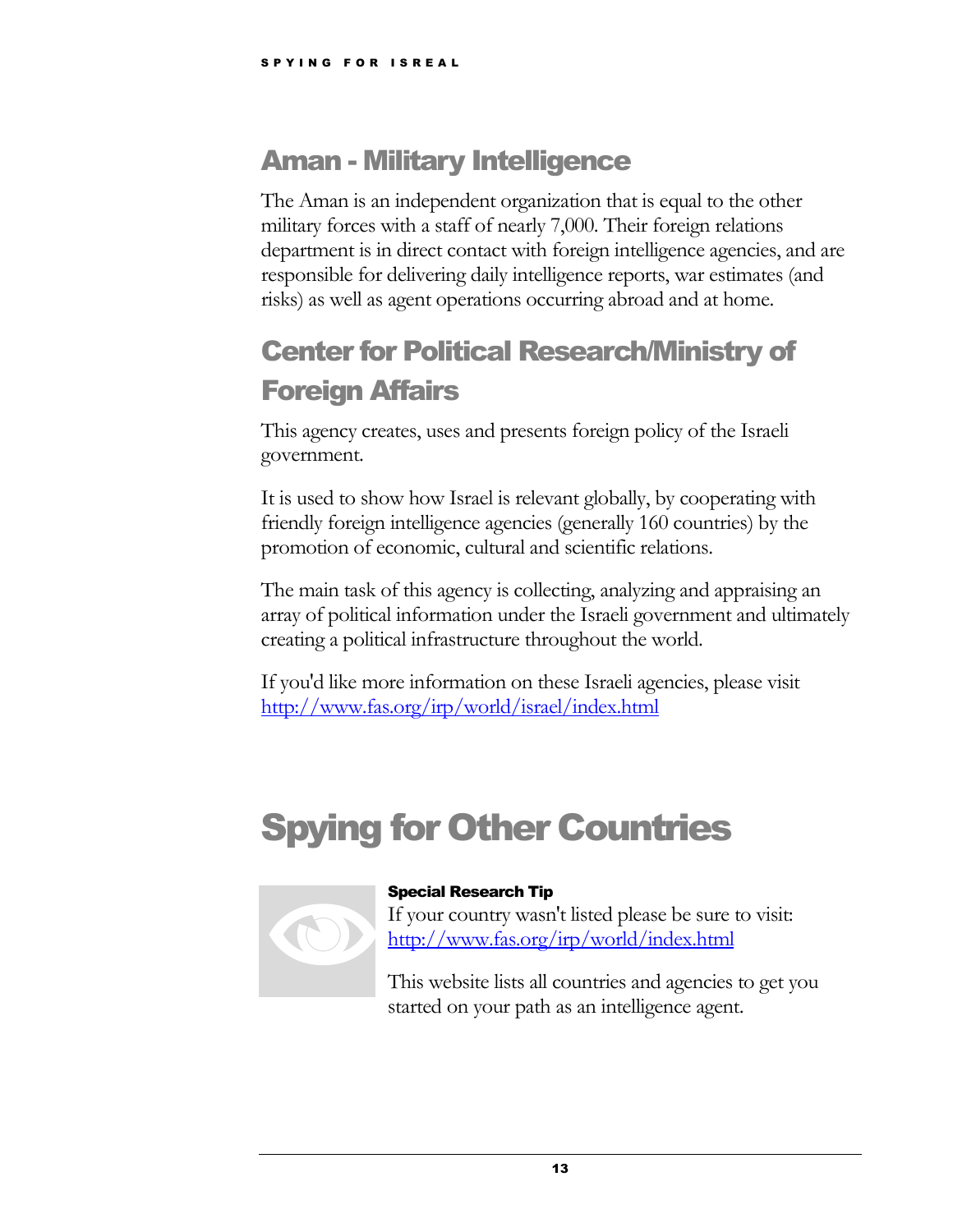# <span id="page-16-0"></span>Final Words

# *Gwind{"5WbinfXYag"*

Preparing yourself for the world of spies and covert operations isn't an easy process.

You must start as early as you can in order to acquire the necessary skills and mental aptitude needed to pass even the first round of testing.

By taking the time to assess your capabilities, you will be better equipped to choose which agency works best for you. After all, you're not limited by your location, as there are numerous organizations around the world created for the spy in you.

Although it is an exciting career, it is not for everyone. So please take the time to research and learn all you can about the subject so you can take the necessary steps to make your dreams come true!

![](_page_16_Picture_7.jpeg)